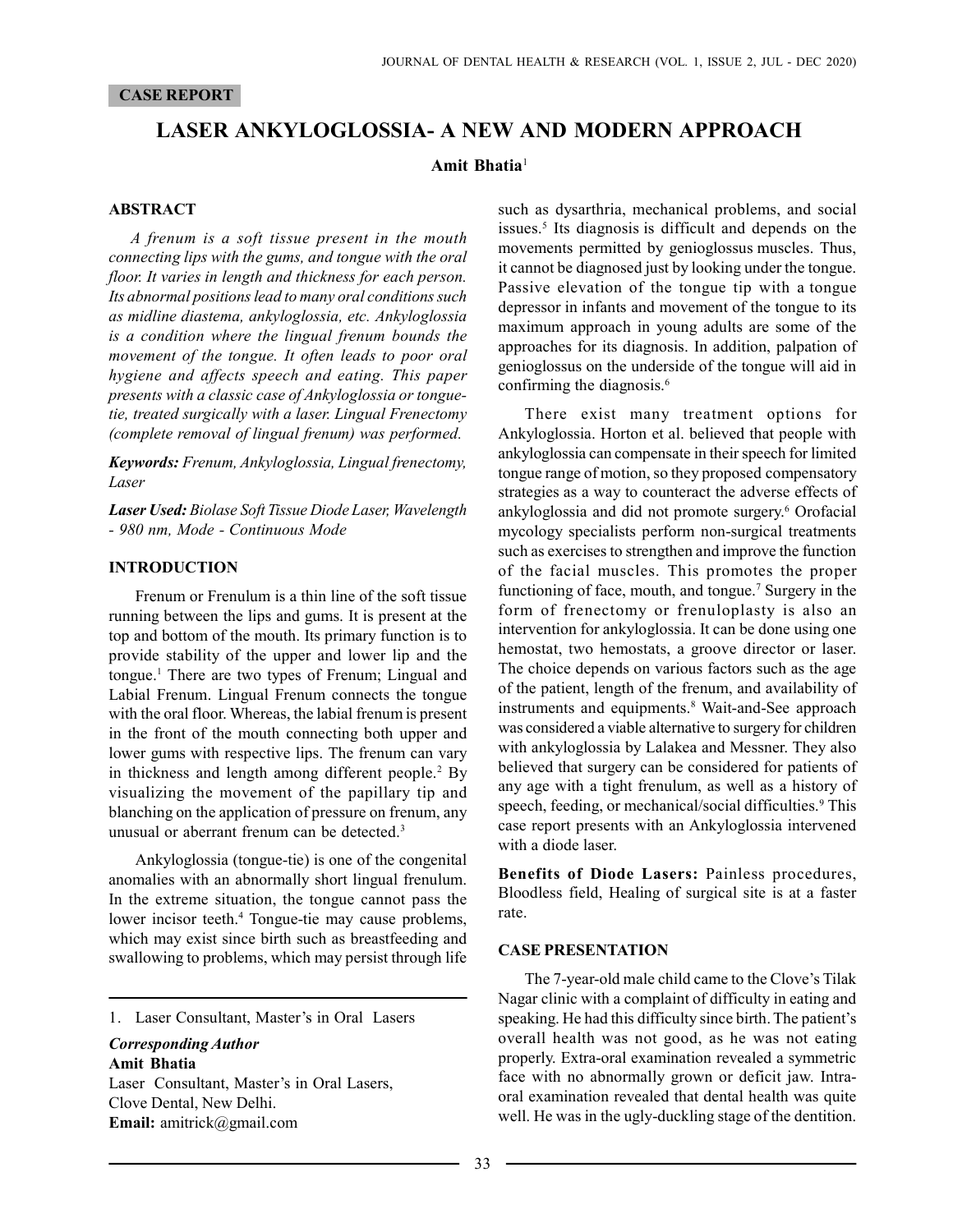All four permanent central incisors and first molars had erupted. Lower primary lateral incisors were missing. The overall mucosa was normal. There was no dental treatment taken prior to this visit. He came to the dentist for the first time, so dental contra-indications were unknown.

Clinical examination revealed an abnormal attachment of lingual frenum with the floor of the mouth (Fig1). He was unable to lift up and move forward his tongue due to its aberrant attachment on the oral floor. It was diagnosed to be the classic case of Ankyloglossia. Parents were informed about the problem and their consent was attained before treatment.



Fig. 1: Pre-treatment image showing Ankyloglossia or Tongue-tie due to aberrantly attached lingual frenum

The main aim was to detach the frenum from tongue and oral floor for the proper functioning of the tongue. We opted for laser assisted ankyloglossia because the patient was uncooperative for the lengthy and invasive procedure and was even afraid of a large number of local anesthetics needed for other surgical procedures. The procedure was carried out using diode, fibre 980 nm, at a wavelength of 1Watt - 1.2Watt in Continuous mode. The whole lingual frenum was removed (Frenectomy) with the laser (Fig 2).

The procedure was carried out under topical anaesthesia which was applied to the patient.



Fig. 2: Post-treatment image- after the complete removal of lingual frenum (Lingual Frenectomy)

The patient reported for follow up a week after the treatment (Fig3). The wound healed completely without any surgical complications such as infection, swelling, and discomfort. The patient showed improvement in his speech and mastication after a week of intervention.



Fig. 3: Follow up (1 week after treatment) image showed a completely healed wound without any post-operative complications

# DISCUSSION

A frenum is one of the most fascinating and yet misunderstood parts of the oral cavity. It is a mucosal attachment of a loose part to a more rigid part. Normally many frena are present in the oral cavity, like mandibular and maxillary labial and lingual frenum.<sup>3</sup> When it attaches the tongue to the floor of the mouth, it is known as lingual frenum. The tongue is an important oral structure, which intervenes in speech, the position of the teeth, swallowing and certain social activities.<sup>10</sup> For the proper functioning and movement of the tongue, the frenal attachments must be adequate.

A condition where there is an aberrant attachment of frenum to the tongue, it is referred to as Ankyloglossia. It is also known as tongue-tie i.e. a tongue is bound to frenum in such a manner, that it is restricting its movement. This leads to difficulty in speaking, eating, poor oral hygiene, and low self-esteem in some cases. It requires a proper diagnosis for complete and adequate treatment. There is continuing controversy over the diagnostic criteria and treatment of ankyloglossia.<sup>11</sup> Kotlow classified ankyloglossia under four classes Class I, II, III, and IV. Class III and IV restrict the tongue movement to a great extent and therefore should be given special consideration.<sup>12</sup> It is suspected by certain authors (but not substantiated) that tongue-tie may often resolve spontaneously by late childhood.<sup>9</sup> Due to the disputed belief of many authors against the causal relationship of speech defect and ankyloglossia, it is recommended to perform frenulectomy only as part of the management of speech problems when speech is significantly and noticeably affected and consistent with tongue-tie.<sup>13</sup>